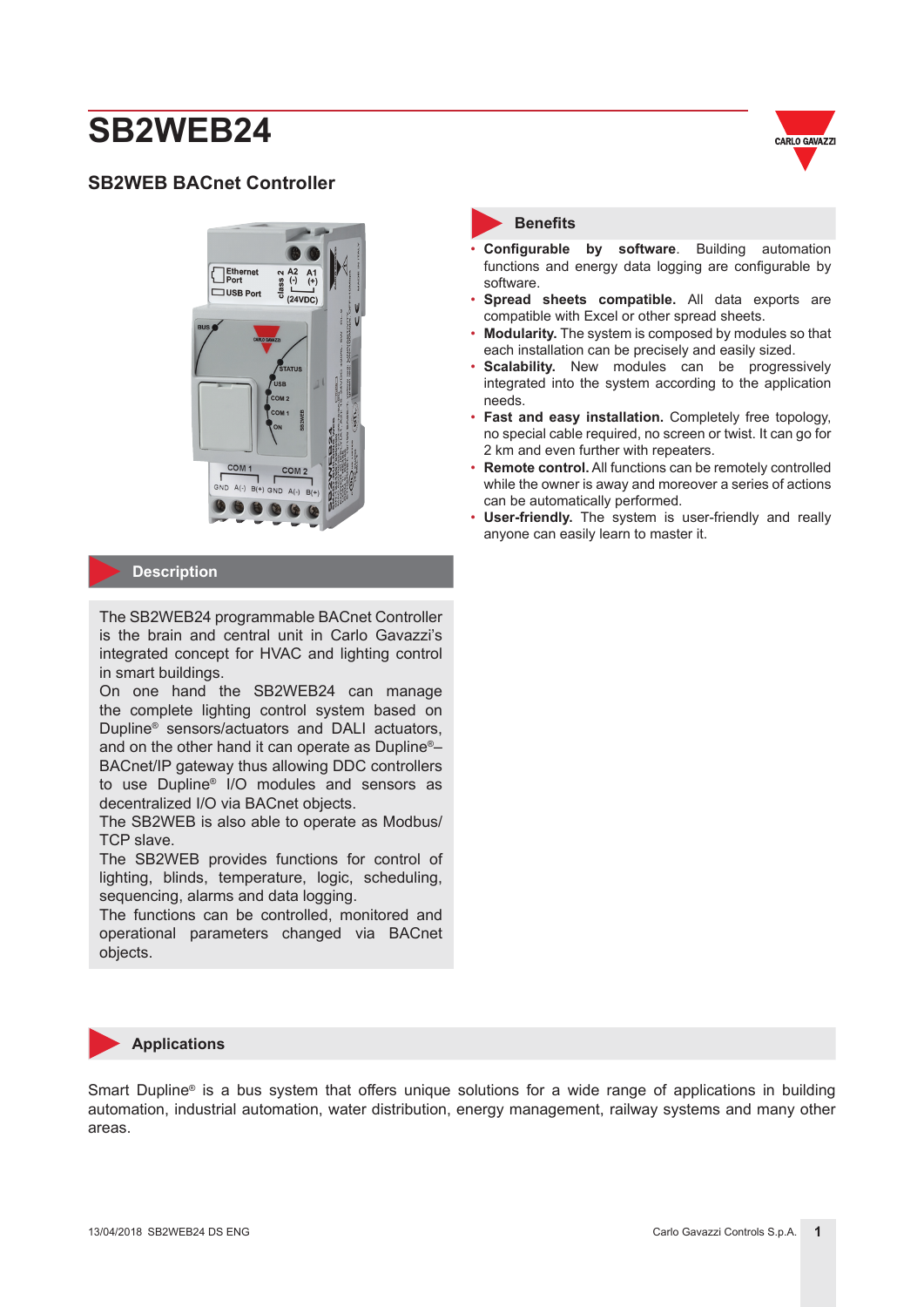

#### **Main features**

- BACnet Controller for HVAC and lighting systems
- BACnet/IP objects are automatically created for all Dupline® and Energy Meter data points
- BTL certified
- Micro PC with Web-server
- Linux embedded operating system
- Two RS485 communication ports (Modbus)
- One Ethernet port
- Two multi purpose USB 2.0 ports
- Data logging
- Internal data storage up to 30 years in a 4GB memory





| <b>Element</b>                            | <b>Component</b>                | <b>Function</b>                                                                                                                                                          |  |  |
|-------------------------------------------|---------------------------------|--------------------------------------------------------------------------------------------------------------------------------------------------------------------------|--|--|
| $\mathbf{A}$                              | Ethernet port                   | Displaying the web interface and transmitting data to remote<br>systems via wired connection                                                                             |  |  |
| B                                         | USB Port (Host function)        | IP address programming                                                                                                                                                   |  |  |
| $\mathbf{C}$                              | Information LED                 | Indicating the following statuses:<br>Local bus connection (BUS)<br>Status (STATUS)<br>USB key (USB)<br>RS485 COM1 port (COM1)<br>RS485 COM2 port (COM2)<br>Module power |  |  |
| D                                         | Micro SD memory card slot       | IP address programming                                                                                                                                                   |  |  |
| Е                                         | Mini-USB port (Device function) | Connecting a PC to view the web interface if there are connec-<br>tion problems via Ethernet port and permitting backup to PC                                            |  |  |
| F                                         | RS485 COM1 port terminals       | Connecting to any Modbus device                                                                                                                                          |  |  |
| G                                         | RS485 COM2 port terminals       | Connecting to any Modbus device                                                                                                                                          |  |  |
| н                                         | Power terminals                 | Powering the module                                                                                                                                                      |  |  |
| Local bus port (left side and right side) |                                 | Left side: connecting the SH2DSP24. Right side: connecting<br>the SH2MCG24, SH2WBU230N, SH2DUG24.                                                                        |  |  |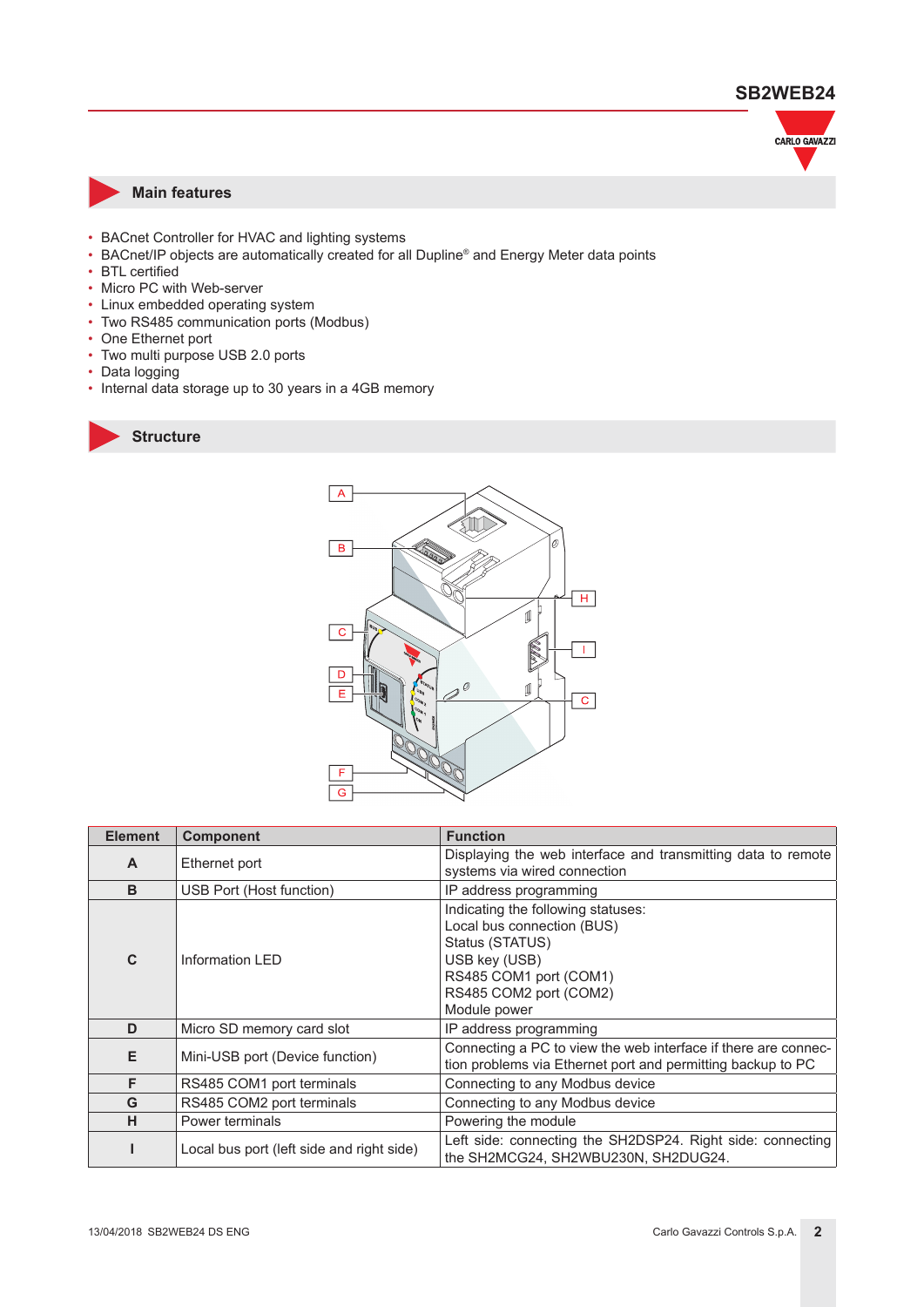

## **Features**



**General**

| <b>Material</b>            | Noryl, self-extinguishing V-0 (UL94)                        |
|----------------------------|-------------------------------------------------------------|
| <b>Dimensions</b>          | 2-DIN module                                                |
| Weight                     | 150 g                                                       |
| <b>Protection grade</b>    | Front: IP40; Screw terminals: IP20                          |
| <b>Dielectric strength</b> | 4000 VAC RMS for 1 minute                                   |
| <b>Rejection (CMRR)</b>    | >65 dB, from 45 to 65 Hz                                    |
| Terminal                   | 12 screw-type; Section: 1.5 mm <sup>2</sup> maximum; Torque |



## **Environmental**

| <b>Operating temperature</b>     | $-20^{\circ}$ to +50°C (-4° to 122°F). |
|----------------------------------|----------------------------------------|
| Storage temperature              | l -30° to +70°C (-22° to +158°F).      |
| <b>Humidity (non-condensing)</b> | 120 to 90% RH                          |

## **Compatibility and conformity**

| <b>Electromagnetic compatibility</b><br>(EMC) - immunity  | EN 61000-6-2             |
|-----------------------------------------------------------|--------------------------|
| <b>Electromagnetic compatibility</b><br>(EMC) - emissions | EN 61000-6-3             |
| <b>Approvals</b>                                          | VL ) us<br><b>\ISTED</b> |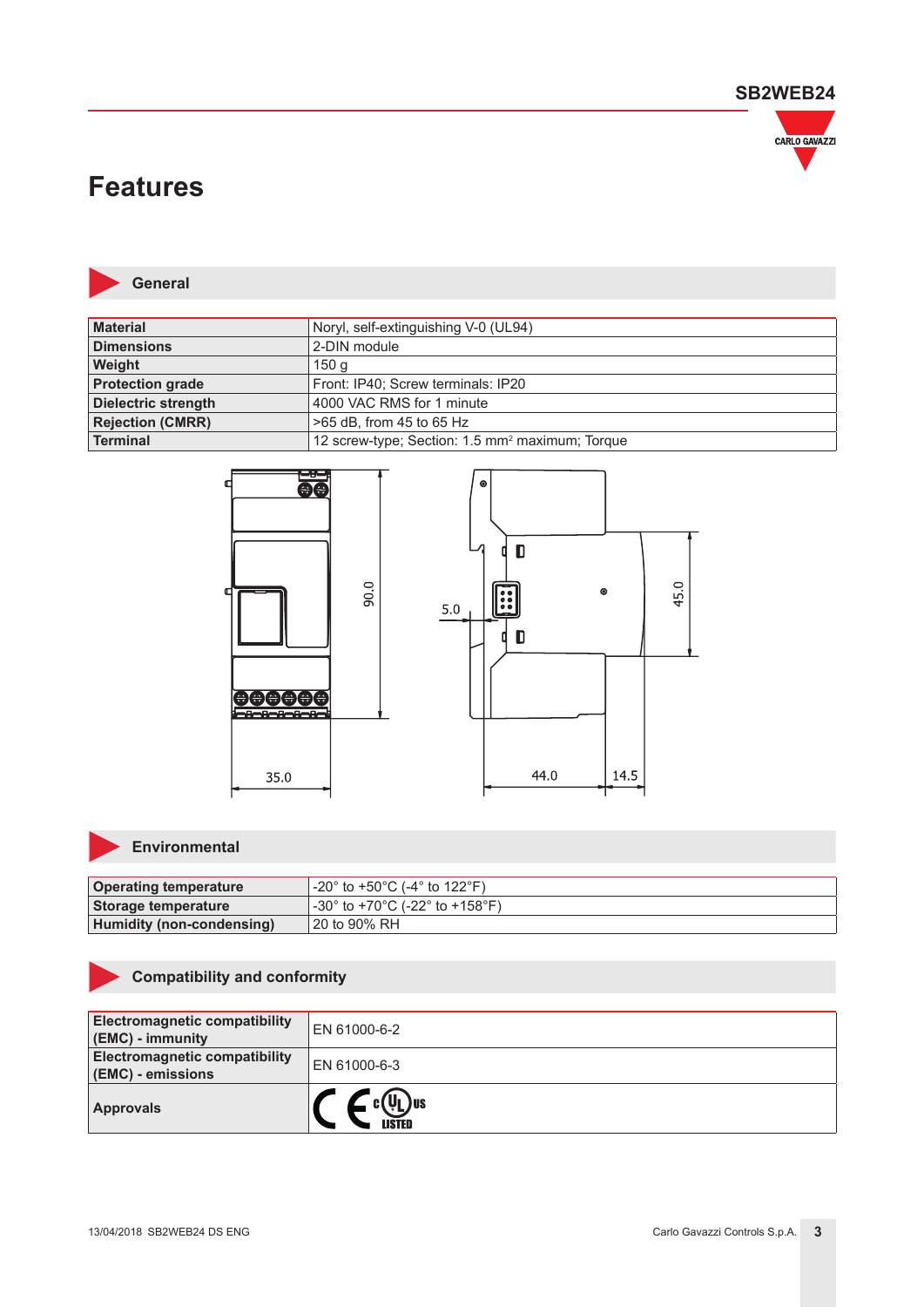

#### **Power Supply**

| <b>Power Supply</b>                    | Overvoltage cat. II (IEC 60664-1, par. 4.3.3.2);<br>Rated operational voltage: 15 to 24 VDC ± 20% |
|----------------------------------------|---------------------------------------------------------------------------------------------------|
| <b>Rated operational power</b>         | .5 W                                                                                              |
| <b>Protection for reverse polarity</b> | Yes                                                                                               |
| <b>Connection</b>                      | $A1 (+)$ and A2 $(-)$                                                                             |

## **Inputs/outputs insulation**

| Type of input/<br>output | DC power<br>supply | <b>RS485</b><br>COM <sub>1</sub> | <b>RS485</b><br>COM <sub>2</sub> | <b>Ethernet</b>          | <b>USB port</b><br>"H"   | <b>USB port</b><br>"ח"   | SH2UMMF124<br>and<br>SH2DSP24 |
|--------------------------|--------------------|----------------------------------|----------------------------------|--------------------------|--------------------------|--------------------------|-------------------------------|
| DC power<br>supply       |                    | $2$ kV                           | $2$ kV                           | $0.5$ kV                 | $0$ kV                   | $0$ kV                   | $0$ kV                        |
| <b>RS485 COM1</b>        | $2$ kV             | $\overline{\phantom{a}}$         | $0.5$ kV                         | $2$ kV                   | $2$ kV                   | $2$ kV                   | $2$ kV                        |
| <b>RS485 COM2</b>        | $2$ kV             | $0.5$ kV                         |                                  | $2$ kV                   | $2$ kV                   | $2$ kV                   | $2$ kV                        |
| <b>Ethernet</b>          | $0.5$ kV           | $2$ kV                           | $2$ kV                           | $\overline{\phantom{a}}$ | $0.5$ kV                 | $0.5$ kV                 | $0.5$ kV                      |
| USB port "H"             | $0$ kV             | $2$ kV                           | $2$ kV                           | $0.5$ kV                 | $\overline{\phantom{a}}$ | $0$ kV                   | $0$ kV                        |
| USB port "D"             | $0$ kV             | $2$ kV                           | $2$ kV                           | $0.5$ kV                 | $0$ kV                   | $\overline{\phantom{a}}$ | $0$ kV                        |
| SH2DSP24                 | $0$ kV             | $2$ kV                           | $2$ kV                           | $0.5$ kV                 | $0$ kV                   | $0$ kV                   |                               |

• **0kV**: inputs / outputs are not insulated.

• **2kVrms**: EN61010-1, IEC60664-1 - over-voltage category III, pollution degree 2, double insulation on systems with max. 300Vrms to ground.

• **0.5kVrms**: the insulation is functional type Mounting.

#### **Main hardware characteristics**

|                               | • Flash (data): 4 GB                                                                 |
|-------------------------------|--------------------------------------------------------------------------------------|
|                               | • RAM 128 MB (internal)                                                              |
| Memory                        | File system: external micro SD or USB memory stick only: FAT32 (VFAT). Up to 2 GB    |
|                               | in case of micro SD type and from 4 to 16 GB in case of micro SDHC type (removable), |
|                               | industrial type (-25°C to 85° suggested)                                             |
|                               | <b>RS485: 2 ports</b>                                                                |
| <b>Communication ports</b>    | Ethernet: 1 port, for Internet/LAN connection                                        |
| <b>Auxiliary bus (HS BUS)</b> | Right side: compatible with SH2MCG24, SH2WBU230x and SH2DUG24 units                  |
|                               | • 1, "B" device function                                                             |
| <b>USB ports</b>              | 1, "E" host function                                                                 |



| <b>Bus type</b>   | RS485 high speed bus                                                                                                                                 |
|-------------------|------------------------------------------------------------------------------------------------------------------------------------------------------|
| ∣ Function        | Connection to master channel generator module (SH2MCG24, SH2WBU230x and SH-<br>2DUG24)                                                               |
| Number of slave   | Maximum 7                                                                                                                                            |
| <b>Connection</b> | By local bus on the right side<br>Note: All the SH2MCG24, SH2WBU230x and SH2DUG24 modules have to be connected on<br>the right side of the SH2WEB24. |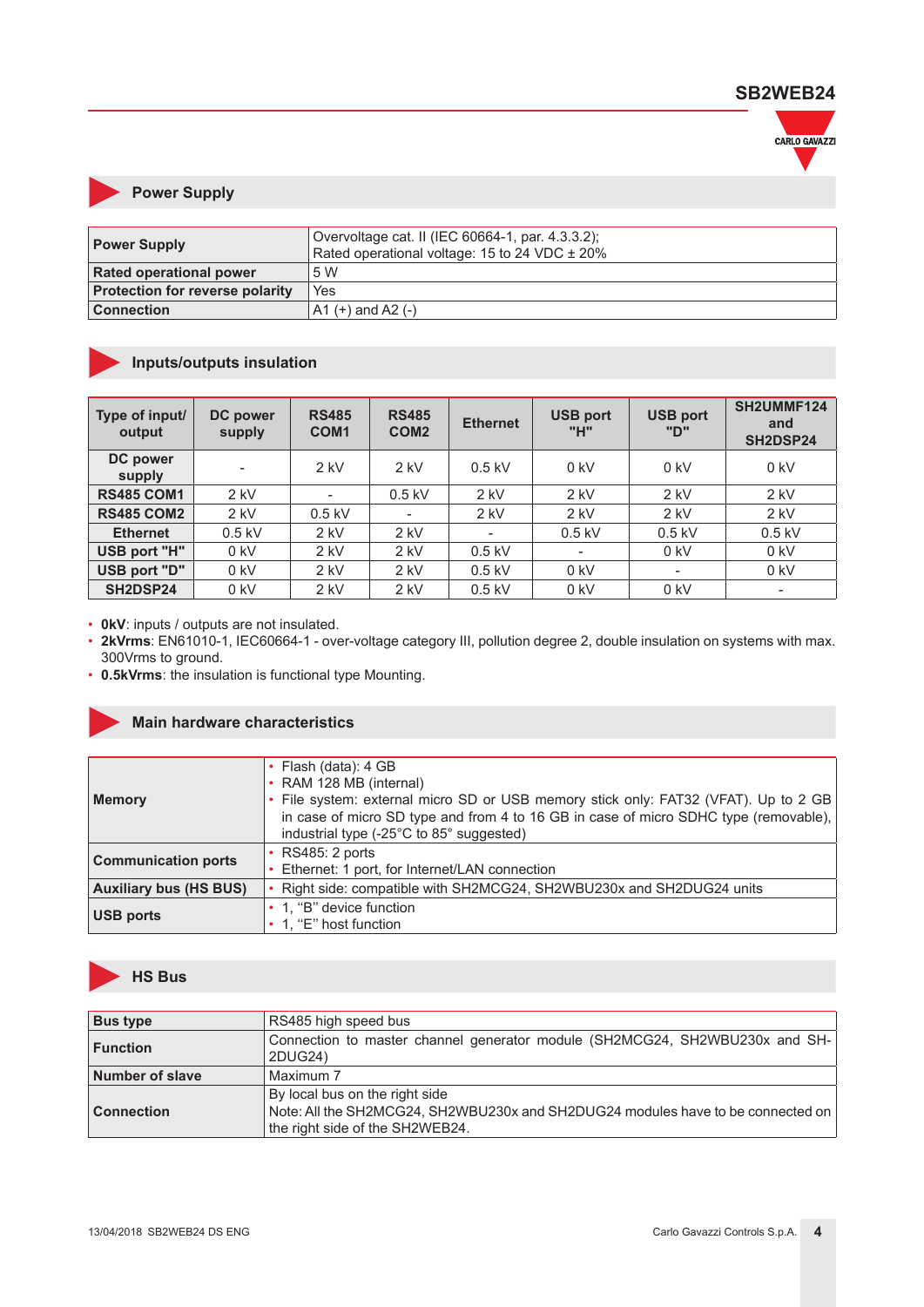

## **Auxiliary Internal Bus**

| <b>Function</b>   | Connection to SH2UMMF124 and SH2DSP24 modules                                                                   |
|-------------------|-----------------------------------------------------------------------------------------------------------------|
| Number of slave   | l Maximum 1                                                                                                     |
| <b>Connection</b> | By local bus on the left side<br>Note: On this bus only one GSM module SH2UMMF124 or SH2DSP24 can be connected. |

## **Main functions**

| Configuration                            | The configuration and the programming of SH2WEB24 and all other modules connected to<br>either the same local bus or to the managed RS485 ports can be carried out using the Sx<br>configuration software. For the installation of the configuration, please refer to the Sx tool<br>software manual.                                                                                                                                                                                                                                                                                                                                                                                                                                                                                                                                                                                                                                                                                                                                                                                                                                                                                                                                                                                                                                                                                                                                 |
|------------------------------------------|---------------------------------------------------------------------------------------------------------------------------------------------------------------------------------------------------------------------------------------------------------------------------------------------------------------------------------------------------------------------------------------------------------------------------------------------------------------------------------------------------------------------------------------------------------------------------------------------------------------------------------------------------------------------------------------------------------------------------------------------------------------------------------------------------------------------------------------------------------------------------------------------------------------------------------------------------------------------------------------------------------------------------------------------------------------------------------------------------------------------------------------------------------------------------------------------------------------------------------------------------------------------------------------------------------------------------------------------------------------------------------------------------------------------------------------|
| <b>Clock</b>                             | • Functions: universal clock and calendar with automatic synchronisation enabling through<br>internet connection.<br>• Battery life: 10 years.                                                                                                                                                                                                                                                                                                                                                                                                                                                                                                                                                                                                                                                                                                                                                                                                                                                                                                                                                                                                                                                                                                                                                                                                                                                                                        |
| <b>Event management and</b><br>messaging | • E-mails configuration: setting of recipient addresses and relevant subject, sender address,<br>sender name, SMTP server, username of SMTP server and password of SMTP server.<br>• Actions: the user can program according to which events the emails and relevant<br>attachments have to be sent.<br>· SMS configuration: setting of phone numbers: - events; - commands; - information on<br>request.                                                                                                                                                                                                                                                                                                                                                                                                                                                                                                                                                                                                                                                                                                                                                                                                                                                                                                                                                                                                                             |
| Logging                                  | • Data: the data are accessible and downloadable using Ethernet communication port.<br>• Function description: all the variables gathered from both dupline modules and Modbus<br>modules are stored individually into the internal memory.<br>• Stored data type: variables: V, A, W, kWh, temperatures, light levels, wind speed, humidity,<br>in general all the analogue values collected from the smart Dupline modules.<br>• Storage interval: selectable from 1 minute to 24 hours.<br>• Sampling management: the sample stored within the selected time interval results from<br>the continuous average calculation of the measured values. The average is calculated<br>with an interval within two following measurements of approx. 2s.<br>• Storage duration: before overwriting: depending on the storage interval.<br>• Number of variables: see "Stored set of variables."<br>• Data format: variables, date (dd:mm:yy) and time (hh:mm:ss).<br>• Events: the data are accessible and downloadable using Ethernet communication port:<br>see "Memory Management" table.<br>• Function description: all the events gathered from the smart Dupline functions can be<br>stored individually into the internal memory.<br>• Number of events: till memory is full.<br>• Data reset: the reset can be carried out through the proper command in the Sx tool.<br>• Data format: event, date (dd:mm:yy) and time (hh:mm:ss). |
| <b>Memory</b>                            | Total available memory for database and events: 1.8 GB.<br>Yearly grouped data: 6.0Mb.<br>Single row: 150 bytes.<br>Notes:<br>When the 1.8 GB limit is reached, the 5% of the oldest data are deleted to provide the space<br>for new data.<br>The memory used data are relevant to the internal memory only.                                                                                                                                                                                                                                                                                                                                                                                                                                                                                                                                                                                                                                                                                                                                                                                                                                                                                                                                                                                                                                                                                                                         |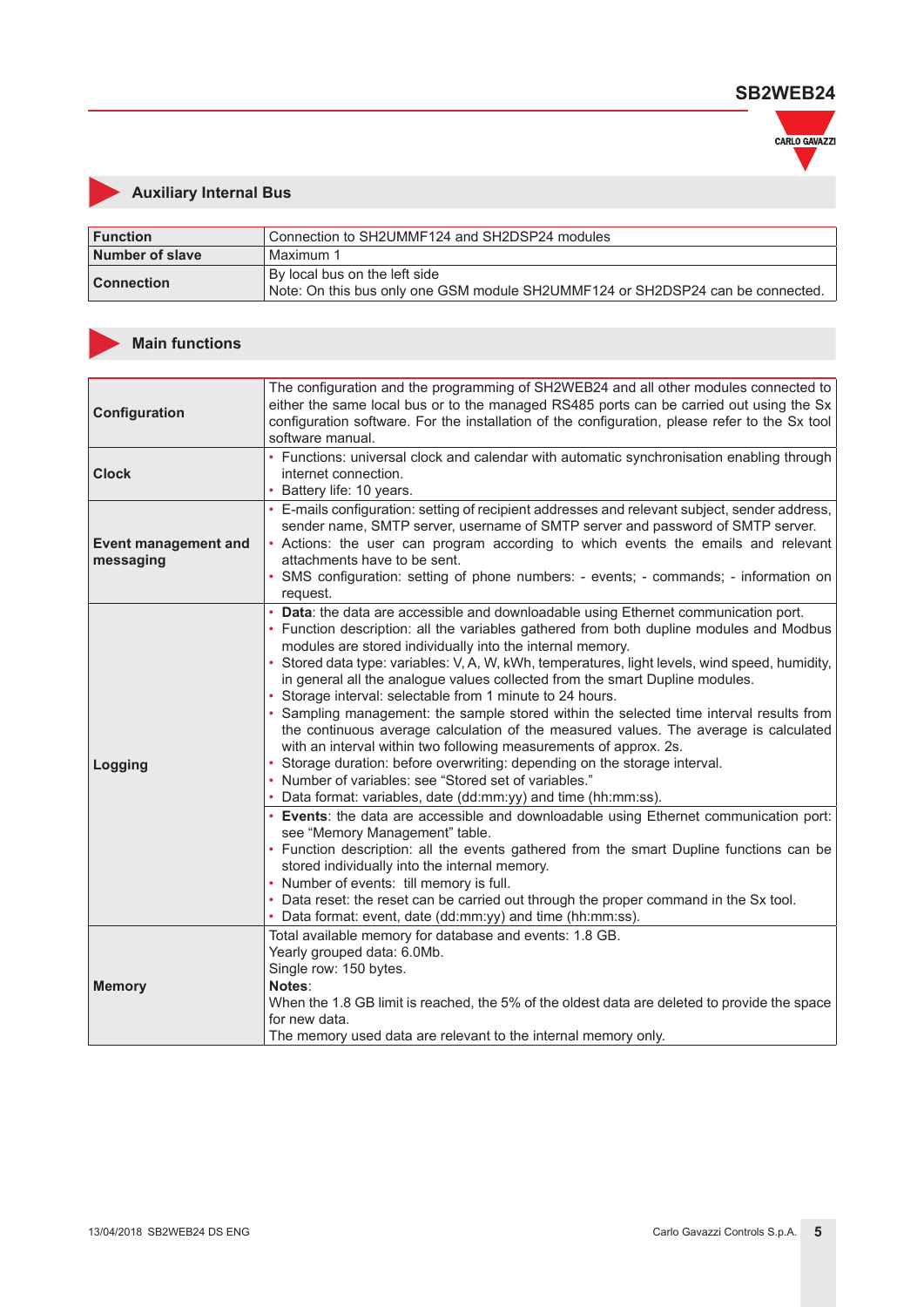

## **Ports**



**Ethernet**

| <b>Rated inputs</b>     | <b>HTTP</b>                                                                                       |
|-------------------------|---------------------------------------------------------------------------------------------------|
| <b>IP</b> configuration | Static IP/Netmask/Default gateway, DHCP                                                           |
| <b>DNS</b>              | Primary and secondary DNS as a static or dynamic management (using DHCP server if<br>configured). |
| <b>WEB</b> server       | Port: 80; N. of connections: 3                                                                    |
| <b>TOOL</b>             | N. of connections: 1                                                                              |
| <b>MODBUS TCP/IP</b>    | N. of connections: 5                                                                              |
| <b>Connections</b>      | RJ45 10/100 BaseTX; Max. distance: 100m                                                           |
| Insulation              | See "Insulation between inputs and outputs" table                                                 |
|                         |                                                                                                   |



| <b>Number of ports</b>         | 2                                                                        |
|--------------------------------|--------------------------------------------------------------------------|
| <b>Purpose</b>                 | COM1: Modbus slave/up to 64 generic modbus devices                       |
|                                | COM2: up to 64 generic modbus devices                                    |
| <b>Connections</b>             | 2-wire. Max. distance 600 m                                              |
| <b>Addresses</b>               | 247                                                                      |
| <b>Protocol</b>                | <b>MODBUS</b>                                                            |
| Data (bidirectional)           | All data                                                                 |
| Data format                    | Selectable: 1 start bit, 7/8 data bit, no/odd/even/ parity, 1/2 stop bit |
| <b>Baud-rate</b>               | Selectable: 9600, 19200, 38400, 115200, bits/s                           |
| <b>Driver input capability</b> | 1/8 unit load                                                            |
|                                | Up to 256 nodes on a network                                             |
| <b>Insulation</b>              | See the table "Insulation between inputs and outputs"                    |



| <b>Type</b>                                                                                                                                                              | High speed 2.0                                                                                                                                                                                                                                                  |
|--------------------------------------------------------------------------------------------------------------------------------------------------------------------------|-----------------------------------------------------------------------------------------------------------------------------------------------------------------------------------------------------------------------------------------------------------------|
| "A" type as "Host" function on the top of the housing. "Mini A" type as "Device" function on<br><b>Connections</b><br>the front of the housing protected by front cover. |                                                                                                                                                                                                                                                                 |
| <b>Host function (USB)</b>                                                                                                                                               | Available on the "B" USB port only.                                                                                                                                                                                                                             |
| <b>Device function (mini</b><br>USB)                                                                                                                                     | Available on the "E" USB port only, can be connected to a PC to perform the following func-<br>tions: service port for firmware upgrading.<br>Note: both USB and mini USB ports are working in parallel, so relevant port functions can<br>work simultaneously. |
| <b>Working type</b>                                                                                                                                                      | Hot swap                                                                                                                                                                                                                                                        |
| <b>Communication speed</b>                                                                                                                                               | 60MB/s (480Mbits/s)                                                                                                                                                                                                                                             |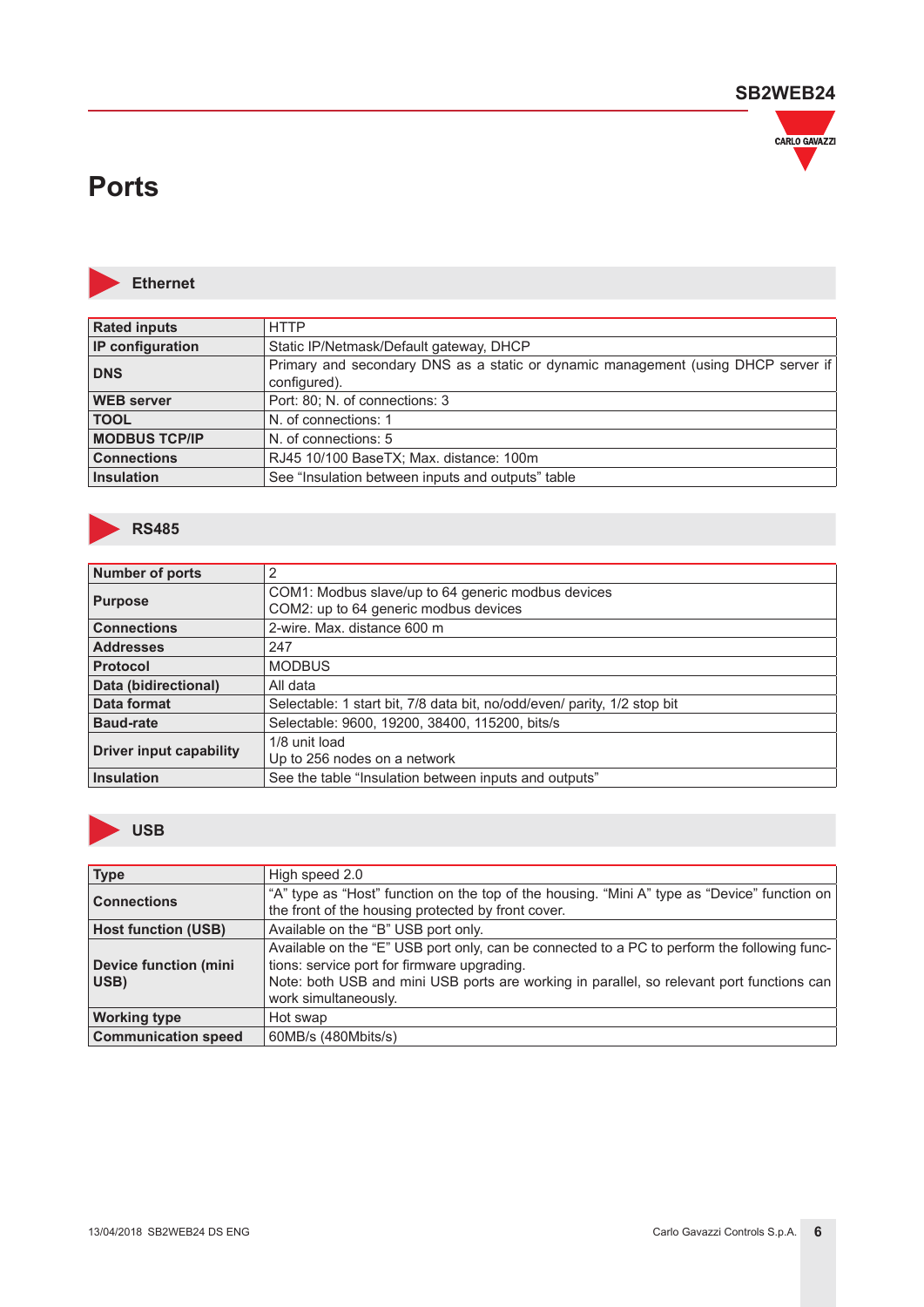

## **Micro SD slot**

| <b>Type</b>     | Industrial (from -25 to +85 $^{\circ}$ C / -13 to + 185 $^{\circ}$ F) |  |  |
|-----------------|-----------------------------------------------------------------------|--|--|
| <b>Capacity</b> | SD: up to 2 GB<br>  SDHC: 4–16 GB                                     |  |  |
| <b>Function</b> | IP address programming                                                |  |  |

#### **Mini-USB**

| <b>Type</b>             | High speed USB 2.0 - mini                                                             |
|-------------------------|---------------------------------------------------------------------------------------|
| <b>Mode</b>             | Hot swap                                                                              |
| <b>Speed</b>            | 60 MB/s                                                                               |
| <b>Function</b>         | • Accessing the web interface without Ethernet connection*                            |
|                         | • Configuring the system, updating firmware, and downloading measured data and events |
| <b>Condition of use</b> | Can be used in parallel with USB port.                                                |

Note\*: this requires a specific driver be installed in the PC. The driver is downloadable from Carlo Gavazzi website.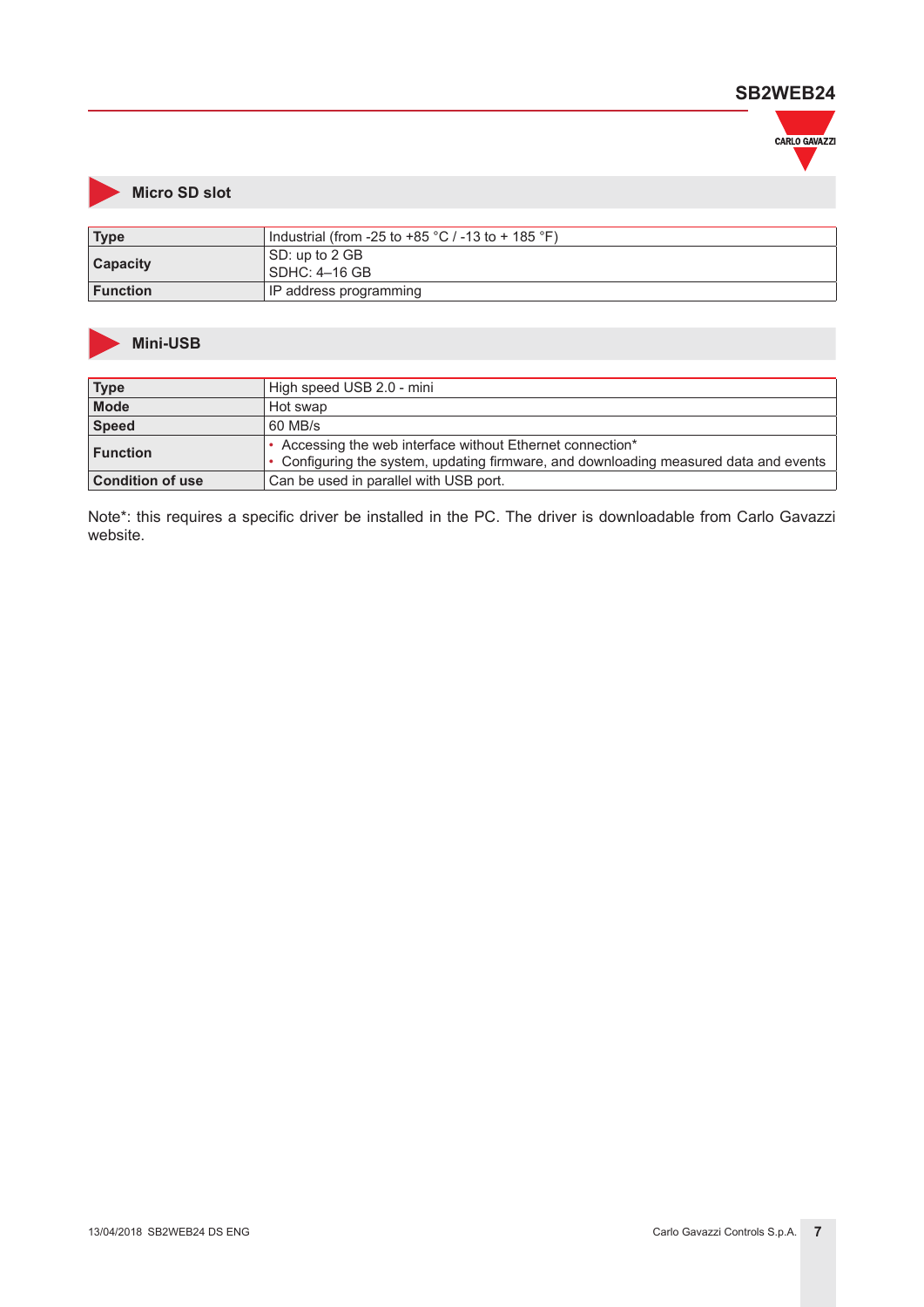

## **Communication protocols**



#### **Introduction**

The Sx2WEB module collects data from the field, it process collected data and communicates to remote systems. Different TCP/IP based communication protocols can be used. All protocols are supported by wired and wireless connection and managed on both local network (LAN) and remote one (WAN).



#### **Protocol overview**

| <b>Protocol</b>           | Type     | <b>Transmission mode</b><br>from Sx2WEB | <b>Data</b> |
|---------------------------|----------|-----------------------------------------|-------------|
| <b>HTTP (web browser)</b> | Standard | Pull                                    | All         |
| <b>FTP</b>                | Standard | Push                                    | All         |
| <b>Modbus TCP/IP</b>      | Standard | Pull                                    | All         |

#### **Inbound TCP/IP communication**

| <b>TCP/IP port number</b> | <b>TCP/IP port description</b> | <b>Purpose</b>                                      |
|---------------------------|--------------------------------|-----------------------------------------------------|
| 80/443                    | HTTP/HTTPS                     | l Access to the internal web-server                 |
| 52325                     | <b>SSH</b>                     | Remote service (reserved to support)<br>(personnel) |

#### **Outbound TCP/IP communication**

| <b>TCP/IP port number</b> | <b>TCP/IP port description</b> | <b>Purpose</b>                                     |
|---------------------------|--------------------------------|----------------------------------------------------|
| -23                       | <b>DNS</b>                     | Domain name resolution                             |
| 37                        | <b>NTP</b>                     | Network time services access                       |
| 21 (selectable)           | <b>FTP</b>                     | Data upload to FTP server (csv, xlsx,<br>xml file) |
| 25 (selectable)           | <b>SMTP</b>                    | Email message dispatching                          |



#### **Modbus TCP communication**

| <b>TCP/IP port number</b> | TCP/IP port description | <b>Purpose</b>                 |
|---------------------------|-------------------------|--------------------------------|
| l 502 (selectable)        | Modbus (TCP)            | Modbus TCP data communication: |
|                           |                         | l both master and slave        |



#### **BACnet**

| <b>TCP/IP port number</b> | TCP/IP<br>oort description | Purpose |
|---------------------------|----------------------------|---------|
| 47808<br>(selectable)     | <b>BACnet</b>              | Server  |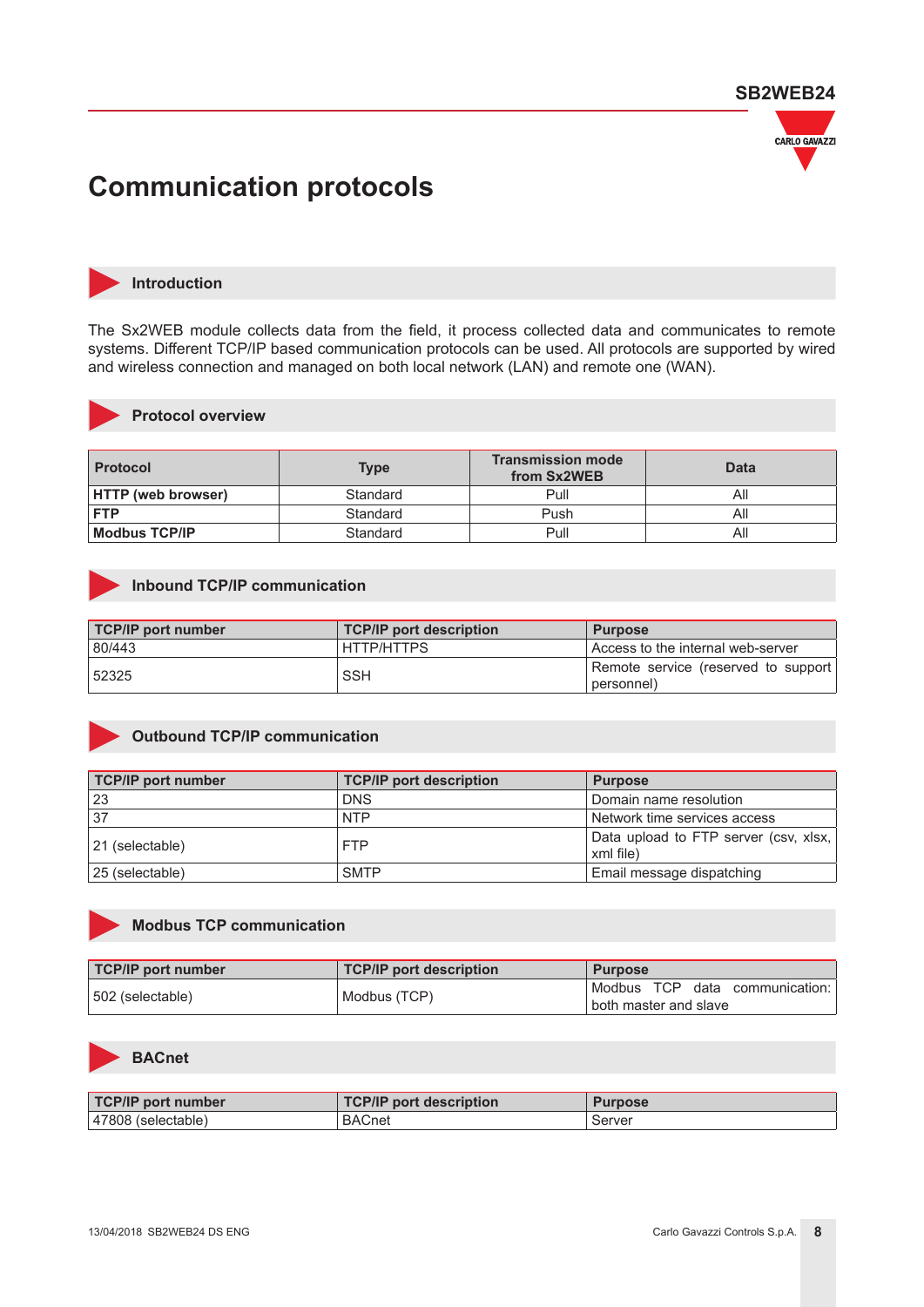

## **Connection to the configuration tool**

| TCP/IP port number | <b>Purpose</b>                                                                                                                                                                                                         |
|--------------------|------------------------------------------------------------------------------------------------------------------------------------------------------------------------------------------------------------------------|
|                    | Connection to the configuration software<br> 10000/10001/10002/80/48007/52325   First connection: the Sx2WEB is by default programmed as DHCP client.<br>It has, anyway, a fixed secondary IP address: 192.168.253.254 |